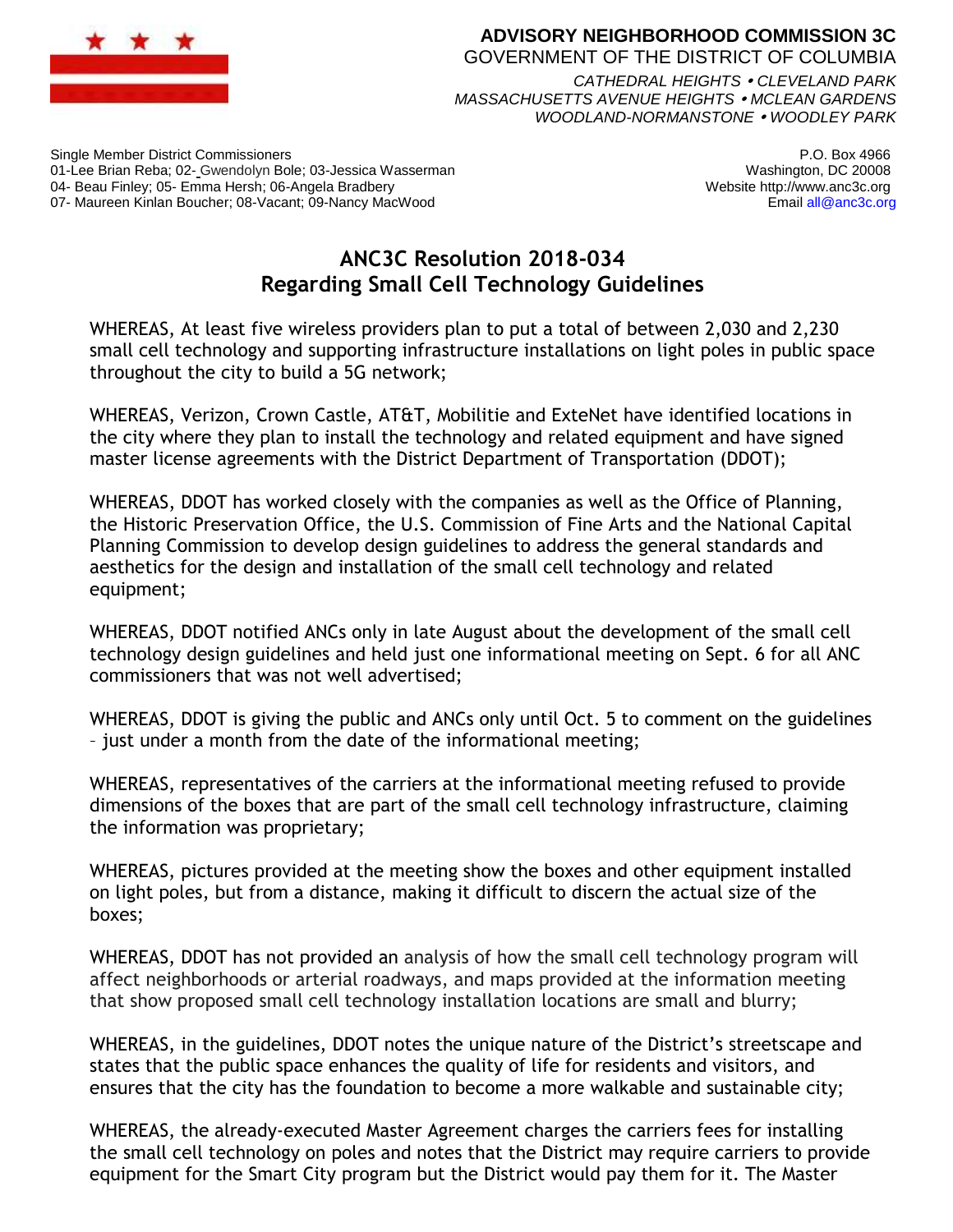Agreement doesn't require the carriers to provide any other public benefit to District residents;

WHEREAS, the Master Agreement (Section 5.4.4), states that before applying for a permit for the first installation, carriers must notify ANCs and the Ward councilmember of the carrier's plans to install small cell technology in the neighborhood. However, under the draft guidelines, ANCs will have an opportunity to review and comment on proposed installations only if they are not consistent with the guidelines. Applications that comply with the guidelines "will be processed by DDOT's Public Space Regulation Division" (Section 4.2.1). It is unclear what opportunity to review and comment, if any, ANCs will have on these installations;

WHEREAS, the Master Agreement has other potentially problematic provisions (see Attachment A);

THEREFORE, BE IT RESOLVED that the ANC3C:

Finds that residents and ANCs were omitted from the development of the Master License Agreement, which sets important terms, conditions and requirements carriers must meet and outlines specific limitations and prohibitions that carriers must abide by to install equipment in public space;

Finds that residents and ANCs were omitted from the development of the small cell technology design guidelines until a month before the Public Space Committee vote on them, and further finds that a month is not enough time for resident and ANC review;

Calls on DDOT to delay consideration of the guidelines until informational meetings about the small cell technology can be held in each ward, the D.C. Council has held hearings, and residents and ANCs have had ample opportunity to comment;

Finds that not enough detail about the deployment of the technology and supporting infrastructure and their effects on the streetscape have been provided to the public;

Recommends that the guidelines be amended to ensure that ANCs have 30 days to review and comment on all proposed small cell technology installations – not just those that don't meet the guidelines – and a process should be put in place to review and hear ANC objections if they are made.

Finds that execution by the city of the Master Agreement was premature, and the city should agree to amend the agreements based on feedback from residents and ANCs (including the feedback provided in ANC3C's detailed comments, Attachment A);

Recommends the city ask the carriers to provide additional benefits to residents – such as providing free wifi in disadvantaged areas of the city – in exchange for installing their technology in public space.

FURTHER, BE IT RESOLVED that the Chair and Commissioner for ANC3C06 or their designees are authorized to represent the Commission in this matter.

#### **Attested by**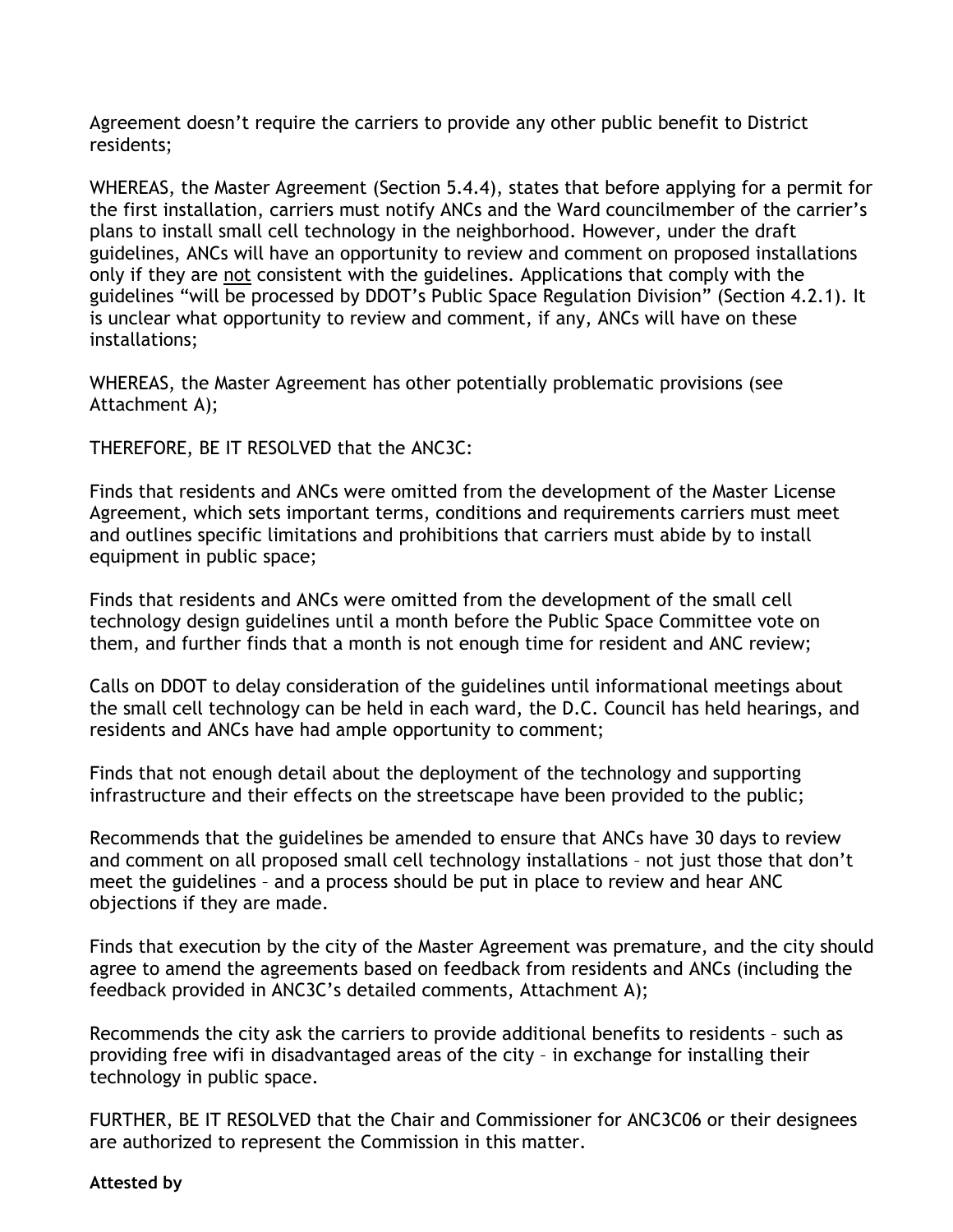fany . Sullet

Nancy J. MacWood **Chair, on September 17, 2018**

*This resolution was approved by a voice vote on September 17, 2018 at a scheduled and noticed public meeting of ANC 3C at which a quorum (a minimum of 5 of 9 commissioners) was present.*

### **Attachment A – ANC3C Comments on Small Cell Design Guidelines and Master License Agreement**

# Small Cell Technology Design Guidelines

The District Department of Transportation has developed the draft guidelines with the input of all stakeholders – except residents. The short timeframe for ANCs and residents to review and comment on the guidelines (less than 30 days after a single poorly advertised meeting for ANC commissioners) is insufficient. DDOT should delay consideration of the guidelines until informational meetings about the small cell technology can be held in each ward, the D.C. Council has held hearings, and residents and ANCs have had ample opportunity to comment.

The guidelines state that ANCs will have an opportunity to review and comment on proposed small cell technology installations only if the installations are not consistent with the guidelines. Applications that comply with the guidelines "will be processed by DDOT's Public Space Regulation Division" (Section 4.2.1). It is unclear what opportunity to review and comment, if any, ANCs will have on these installations. ANCs should have at least 30 days to comment on all installations, and a process should be put in place to review and hear ANC objections if they are made.

The guidelines indicate that only underground vault installations will be allowed in historic districts (Chart 1). But the glossary lacks a definition of underground vault, and there are no illustrations of it or explanation of it.

The guidelines reference the possibility of "at grade" installations, saying they may be considered on a per location basis after additional guidelines are adopted (Chart 1, footnote 1). ANCs and neighborhoods should be provided information about what an at grade installation would entail and be meaningfully involved in the development of the guidelines.

Although the Master Agreement limits the size of small cell technology facilities to 28 cubic feet (Section 5.6), the guidelines do not address size. They should limit size as well.

# Master License Agreement\*

The city is giving away valuable public right of way without asking enough in return. The city will charge permit fees to carriers for using city-owned poles (fees ranging from \$300 per pole to \$1,500 per pole, based on the number of poles). And the city says it may require companies to provide equipment and installations for the Smart City program, but the District would pay the carriers for this work and equipment "subject to the availability of appropriated funds" –